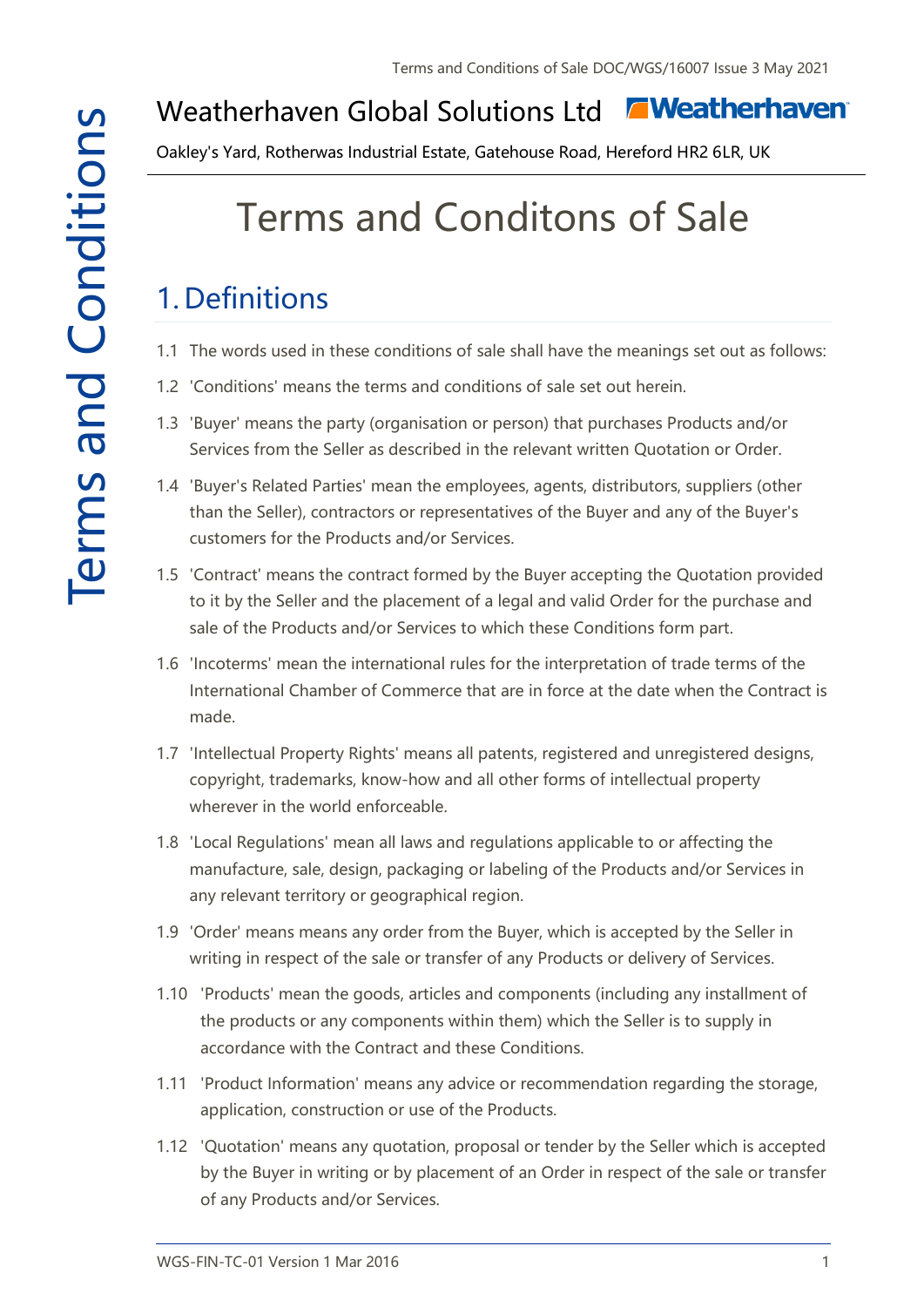- 1.13 'Seller' means Weatherhaven Global Solutions Ltd. Oakley's Yard, Gatehouse Road, Rotherwas Industrial Estate, Hereford, HR2 6LR, UK.
- 1.14 'Seller Related Parties' mean the employees, agents, distributors, suppliers, contractors or representatives of the Seller.
- 1.15 'Services' means mean the maintenance, installation, training and other services, which the Seller is to provide in accordance with the Contract and these Conditions.
- 1.16 Any term or expression which is defined in or given a particular meaning by the provisions of Incoterms shall have the same meaning in these Conditions unless the context requires otherwise. If there is any conflict between the provisions of Incoterms and these Conditions, the latter shall prevail.

#### 2. Basis of the sale

- 2.1 The Seller shall sell and the Buyer shall purchase the Products and/or Services in accordance with any Quotation or Order, subject to these Conditions, which shall govern the Contract to the exclusion of any other terms and conditions.
- 2.2 No variation to these Conditions shall be binding unless agreed to in writing between the authorised representatives of the Buyer and the Seller.

#### 3. Orders and specifications

- 3.1 No order submitted by the Buyer shall be deemed to be accepted by the Seller until confirmed in writing by the Seller.
- 3.2 The Buyer shall be responsible to the Seller for ensuring the accuracy of the terms of any order (including any applicable specification) submitted by the Buyer, and for giving the Seller any necessary information relating to the Products and/or Services within a sufficient time to enable the Seller to fulfil the Contract in accordance with its terms.
- 3.3 The quantity, quality, description of and any specification for the Products and/or Services shall be as set out in the Quotation or the Order.
- 3.4 The Seller reserves the right at any time and without notice to make any changes in the specification of the Products and/or Services within a Quotation or Order where:
	- 3.4.1 Changes are required to conform with any applicable safety or other legal requirements; and/or
	- 3.4.2 Changes do not materially affect the Products' quality and purpose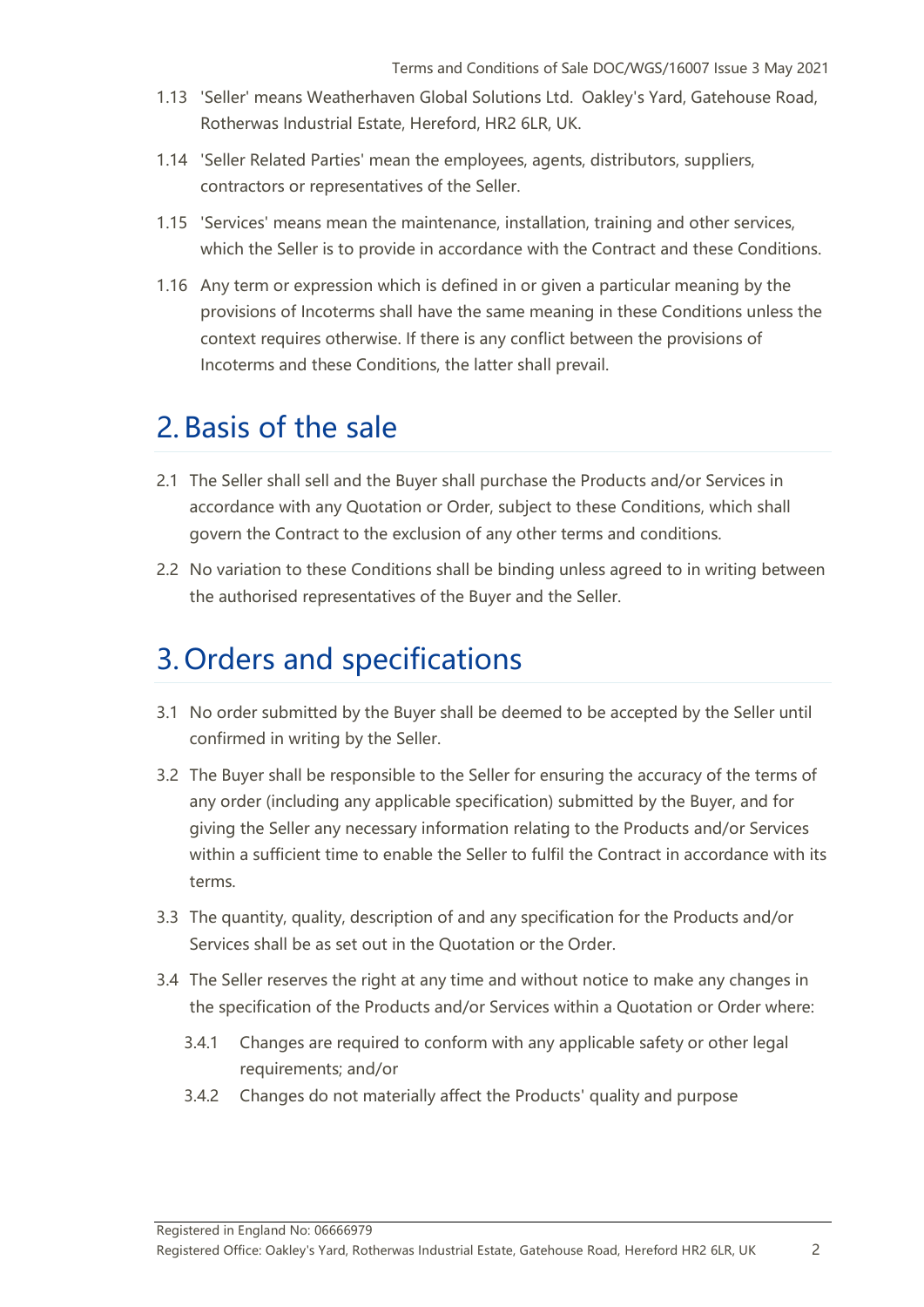# 4.Cancellation

4.1 After written acceptance by the Seller, no Quotation or Order may be cancelled by the Buyer except with the agreement in writing of the Seller and on condition that the Buyer shall compensate the Seller in full against all loss (including loss of profit), costs (including the cost of all labour and materials used), damages, charges and expenses incurred by the Seller as a result of cancellation. Any monies paid by the Buyer will be non-refundable.

#### 5. Price of the Products and/or Services

- 5.1 The price of the Products and/or Services shall be that as stated in the relevant Quotation or Order. All prices of the Products and/or Services quoted by the Seller shall be valid for the period set out in the relevant Quotation or Order or, in the absence of which, for sixty (60) days from the date of such Quotation or Order.
- 5.2 The Seller reserves the right, by giving notice to the Buyer at any time before delivery, to increase the price of the Products and/or Services to reflect any increase in the cost to the Seller which is due to:
	- 5.2.1 Any factor beyond the control of the Seller (such as and without limitation, any foreign exchange fluctuation, currency regulation, alteration of duties, significant increase in the costs of labour, materials or other costs of manufacture); and/or
	- 5.2.2 Any change in delivery dates, quantities or specifications for the Products and/or Services which is requested by the Buyer; and/or
	- 5.2.3 Any delay caused by any instructions of the Buyer or failure of the Buyer to give the Seller adequate information or instructions.
- 5.3 Except as otherwise stated under the terms of any Quotation or Order, or otherwise agreed to in writing, all prices are given by the Seller on an ex-works basis. Where the Seller agrees to deliver the Products other than at the Seller's premises, the Buyer shall be liable to pay all the charges for transport, packaging and insurance incurred by the Seller in such regard as well as a handling charge equal to ten per cent (10%) of all such costs incurred.
- 5.4 The price is exclusive of any applicable duty, tax, value added tax, or sales tax, which the Buyer shall be additionally liable to pay to the Seller.
- 5.5 Where agreement is made to deliver Products other than at the Seller's premises, the Buyer shall ensure that the containers in which the Products are delivered are unloaded in a timely manner. The Buyer shall be liable for any costs, charges or expenses caused by any delay by the Buyer in unloading such containers.
- 5.6 Except as otherwise stated under the terms of any Quotation or Order, or otherwise agreed to in writing, title to any containers for the Products shall not pass to the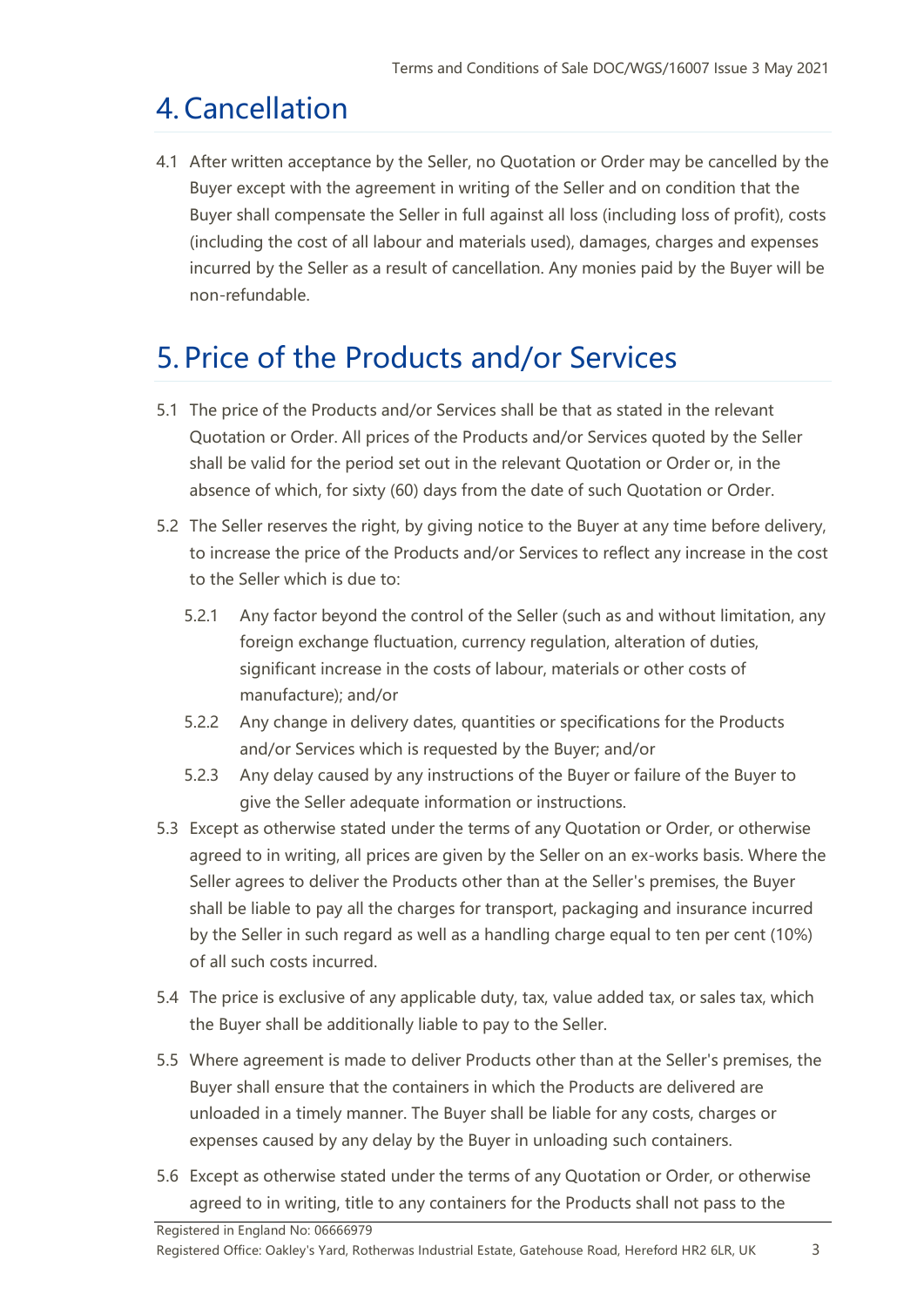Buyer and if the Buyer takes possession of any such containers, the Seller shall be entitled to charge the Buyer for the replacement of such containers on a 'new for old' basis.

5.7 Should the Buyer require any documentation (drawings, reports, test certificates etc.) to be provided by the Seller as part of the contract, the Buyer must specify these requirements before placing the Order. The Seller will charge an additional administration fee for any documentation not specified before the Order is placed based on the amount of additional work required. The Buyer will be notified of any proposed charges before they are made.

# 6. Terms of payment

- 6.1 Except as otherwise stated under the terms of any Quotation or Order, or otherwise agreed to in writing, a non-refundable deposit equal to fifty per cent (50%) of the price will be paid by the Buyer when placing the order. The balance of payments equal to fifty per cent (50%) payment will be paid by the Buyer when the Seller notifies the Buyer that the Products are ready to be dispatched. Payment terms are 30 days from the date of the invoice.
- 6.2 If the Buyer fails to make any payment due under the Contract on the due date then, without prejudice to any other right or remedy available to the Seller, the Seller shall be entitled to:
	- 6.2.1 Terminate the Contract or suspend any delivery to the Buyer and/or cancel or suspend delivery under any other contract between the Buyer and the Seller for the supply of Products;
	- 6.2.2 Appropriate any payment made by the Buyer for the Products (or the Products supplied under any other Contract between the Buyer and the Seller) as the Seller may think fit;
	- 6.2.3 Charge the Buyer interest (both before and after any legal judgement) on overdue invoices at the rate of five per cent (5.0%) per annum above the Bank of England base rate, from the date when payment becomes due until the date of payment.
- 6.3 The Buyer shall not be entitled by reason of any set-off, counterclaim, abatement or other similar deduction to withhold payment of any amounts due to the Seller.

#### 7. Delivery

7.1 Except as otherwise stated under the terms of any Quotation or Order, or otherwise agreed to in writing, delivery of the Products shall take place at the address specified by the Seller, when the Seller has notified the Buyer that the Products are ready for collection. Where some other place has been agreed in writing for delivery then a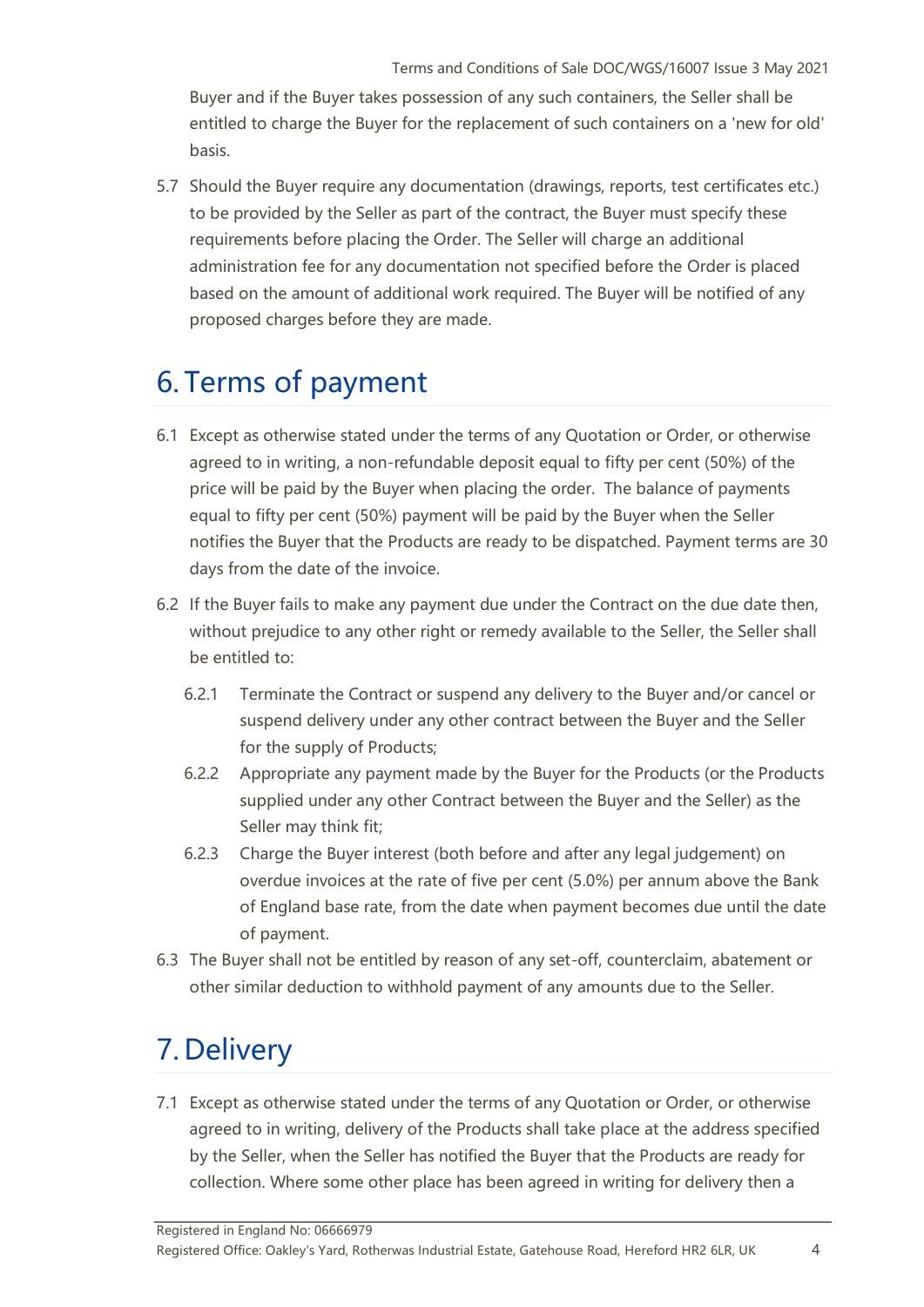third party (selected at the discretion of the Seller) shall be responsible for transporting the Products to such place.

- 7.2 Unless specifically agreed to by the Seller that the delivery of the Products and/or Services will take place within or before a specific deadline, any dates quoted for delivery of the Products and/or Services are approximate only and the Seller shall not be liable for any delay in delivery of the Products and/or Services howsoever caused. Time for delivery shall not be of the essence of the Contract.
- 7.3 Where the Products are to be delivered in installments, each delivery shall constitute a separate contract and failure by the Seller to deliver any one or more of the installments in accordance with these Conditions affects that installment only. Any claim by the Buyer in respect of late delivery of one or more installments shall not entitle the Buyer to treat the entire Contract as repudiated.
- 7.4 If the Buyer fails to take delivery of the Products or fails to give the Seller adequate delivery instructions at the time stated for delivery (unless beyond the Buyer's reasonable control or due to the Seller's fault) then, without prejudice to any other right or remedy available to the Seller, the Seller may:
	- 7.4.1 Store the Products until actual delivery and charge the Buyer for the reasonable costs (including insurance) of storage; or
	- 7.4.2 Sell the Products at the best price readily obtainable and (after deducting all reasonable storage and selling expenses) account to the Buyer for the excess over the price within the Contract or charge the Buyer for any shortfall below the price within the Contract.
- 7.5 The Buyer shall comply with any legislation or regulations governing the importation of the Products into the country of destination and their re-sale and shall be responsible for the cost of such compliance and for the payment of any duties relating to such importation and/or re-sale.
- 7.6 The Buyer shall be responsible solely for ensuring that the Products satisfy the Local Regulations.

#### 8.Risk and property

- 8.1 Risk in the Products shall pass to the Buyer at the moment the Products are dispatched from the Seller's premises save for when the Seller has arranged transportation when the risk will pass on delivery. Where the Buyer chooses to collect the Products itself, risk will pass when the Products are entrusted to it or set aside for its collection, whichever happens first.
- 8.2 Title in the Products shall not pass to the Buyer until the Seller has been paid in full for the Products.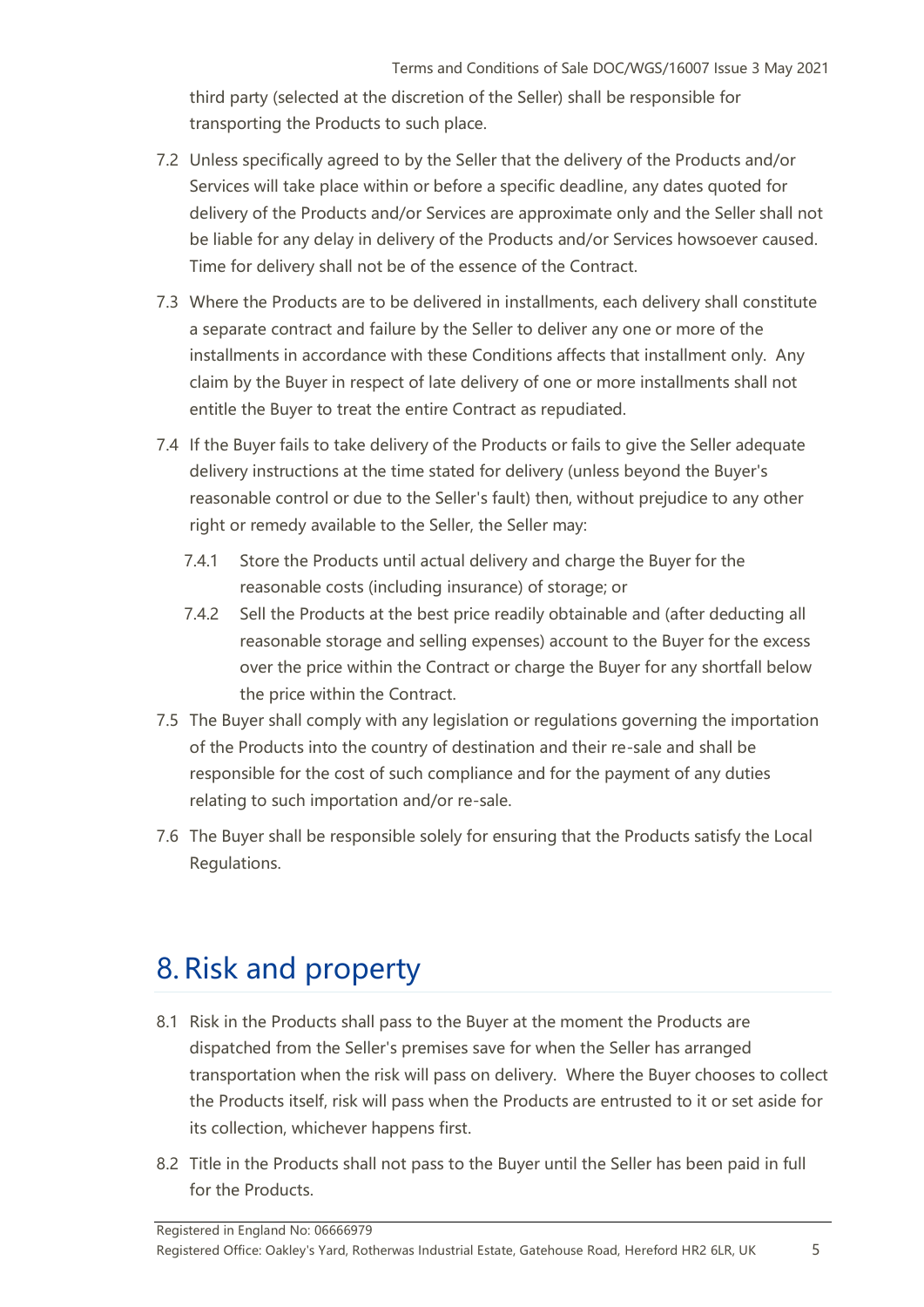# 9. Product warranty

- 9.1 Except as otherwise stated under the terms of any Quotation or Order, or otherwise agreed to in writing, the Seller warrants products to be free from defects in material and workmanship in accordance with the technological standards applicable at the time of delivery for a period of twelve (12) months from the date of delivery.
- 9.2 Where the Products have been manufactured and supplied to the Seller by a third party, any warranty granted to the Seller in respect of the Products shall be passed on to the Buyer.
- 9.3 In the event of any defect in material or workmanship the Seller undertakes:
	- 9.3.1 To repair or replace at his own cost and without charge to the Buyer, the material or workmanship. The decision of the Seller as to whether the defective material should be repaired or replaced and the location where it is to be executed shall be at the sole discretion of the Seller.
	- 9.3.2 The aforementioned undertaking is given subject to the following qualifications:

9.3.2.1 No claim under this warranty will be entertained and no replacement or repair will be affected unless it is formally reported to the Seller within forty-eight (48) hours of discovery.

9.3.2.2 Any products, components or material replaced shall become the property of the Seller.

- 9.4 This warranty shall lapse and the Seller shall not be obliged to give effect hereto in the event of the Buyer failing to properly maintain the Products.
- 9.5 This warranty shall not apply if the damage:
	- 9.5.1 Is the result of natural wear and tear.
	- 9.5.2 Is attributed to negligence, improper treatment or usage counter to that detailed in Product Information.
	- 9.5.3 Is deemed to have resulted from modifications of or alterations to the Products of whatever nature, with the exception of such modifications and alterations explicitly authorised by the Seller.
	- 9.5.4 Is caused by abnormal or extreme atmospheric or environmental conditions.
	- 9.5.5 Is caused as the result of an accident.
- 9.6 Buyer's Obligation
	- 9.6.1 The Buyer must comply with the written Product Information instructions given by the Seller in regard to the use, care and maintenance of the Products.
	- 9.6.2 The Buyer must take all reasonable steps to minimise damage to the Products in the event of any defect or failure.
	- 9.6.3 The Buyer must supply as much information as possible regarding the failure or malfunction, the concerning circumstances and, where possible, provide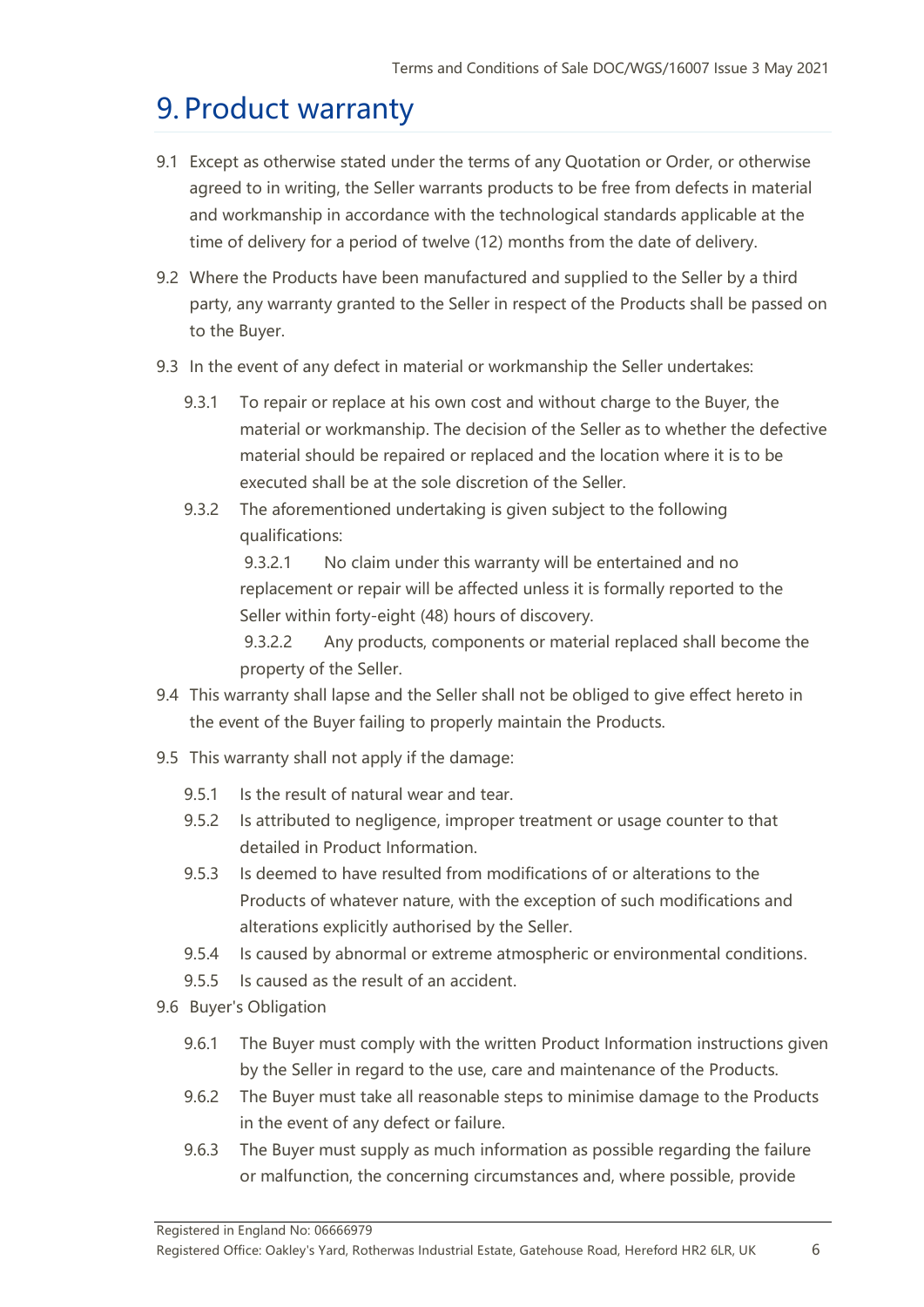clear digital photographs of the damage or malfunctioning Products to the Seller.

- 9.6.4 In the event of the Seller requesting a physical inspection of the failed Product, the Buyer will be obliged to return such Product to the premises of the Seller so as to allow physical inspection.
- 9.6.5 The Buyer will not instruct or affect any repair to any damaged or malfunctioning Product (whether system, product or component) without the written approval or instruction from the Seller.
- 9.6.6 In the event of it being necessary to carry out emergency repair work on any Product as a matter of urgency, in circumstances which make it impossible for the Buyer to first obtain authorisation from the Seller to do so, such circumstances will have to be meticulously documented and supported by digital photographs and be presented to the Seller for consideration.
- 9.6.7 Failure by the Buyer to comply with his obligation as set out herein shall entitle the Seller to cancel this warranty and in such event the Buyer shall not be entitled to any refund.

#### 10. Liability for Information provided

- 10.1 Product Information given by the Seller or any of the Seller's Related Parties to the Buyer or to any of the Buyer's Related Parties are provided from sources that the Seller considers are reliable or are expressions of opinion. Whilst the Seller has made every effort to ensure the accuracy completeness and appropriateness of the information, the Product Information is provided 'as is' and the Seller disclaims to the fullest extent permitted by law, on behalf of itself and any of the Seller's Related Parties any and all representation and warranties, expressed or implied relating to any of the Products and/or Services mentioned in the Product Information.
- 10.2 To the fullest extent permitted by law, under no circumstances, including but not limited to negligence, shall the Seller or any of the Seller's Related Parties be liable (even if it has been advised specially of the possibility of any loss) for any direct, indirect, incidental or consequential loss whatsoever (howsoever caused) arising from the use of the Product Information.
- 10.3 At the sole and absolute discretion of the Seller, the Product Information is subject to change at any time without notice.

#### 11. Insolvency of Buyer

- 11.1 This condition applies if:
	- 11.1.1 The Buyer makes any voluntary arrangement with its creditors or becomes subject to an administration order or goes into liquidation, or a receiver or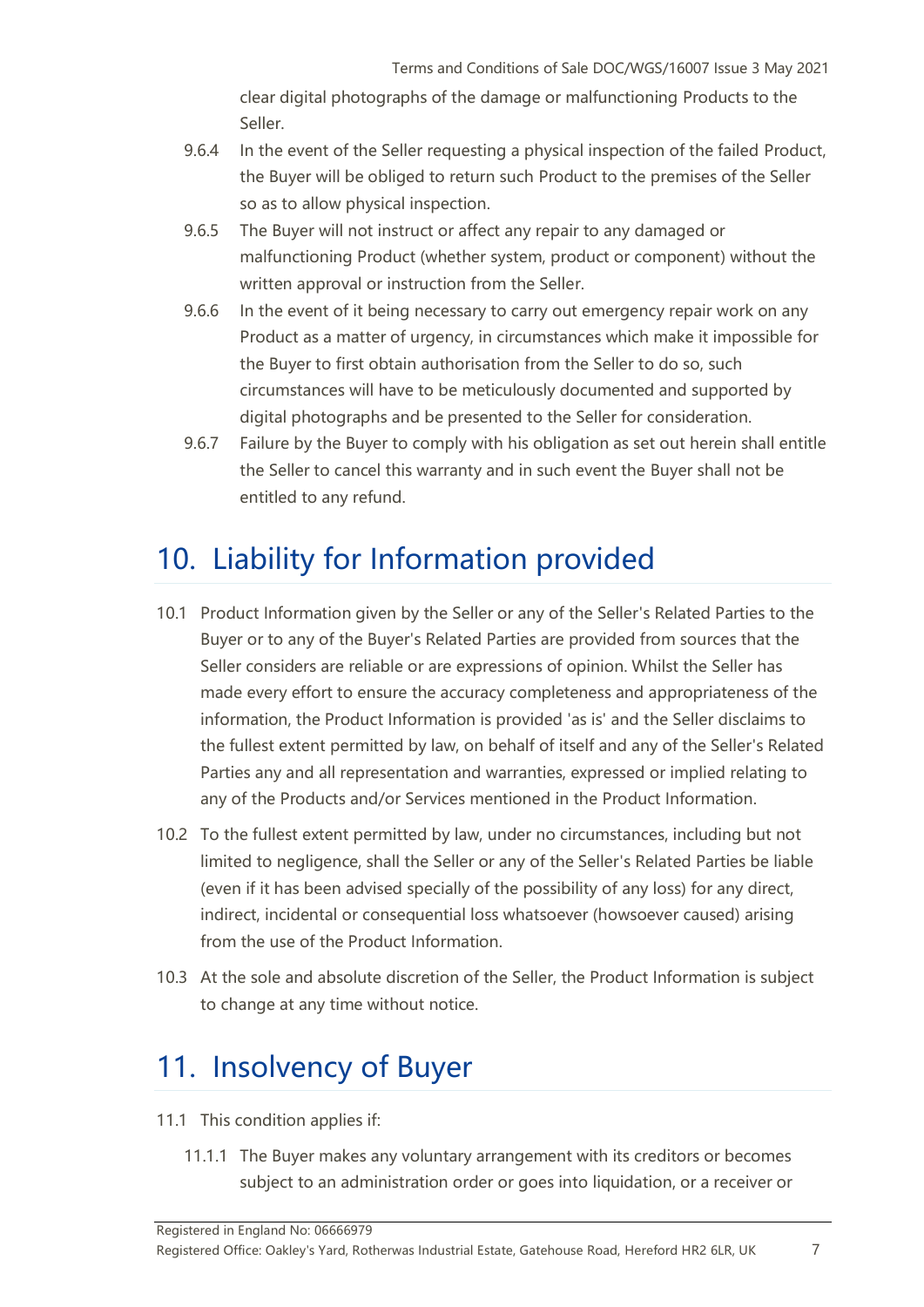administrative receiver is appointed, for any of the property or assets of the Buyer; or

- 11.1.2 The Buyer ceases, or threatens to cease, to carry on business; or
- 11.1.3 The Seller reasonably apprehends that any of the events mentioned above is about to occur in relation to the Buyer and notifies the Buyer accordingly.
- 11.2 If this condition applies then, without prejudice to any other right or remedy available to the Seller, the Seller shall be entitled to cancel the Contract without any liability to the Buyer, and if the Products have been delivered but not paid for, without prejudice to any other rights of the Seller under these Conditions, the price shall become immediately due and payable notwithstanding any previous agreement or arrangement to the contrary.

# 12. Limit of liability and exclusions of damages

- 12.1 The Seller shall not be liable to the Buyer for any pure economic loss, loss of profit, loss of business, depletion of goodwill or otherwise, in each case whether direct, indirect or consequential, or any claims for consequential compensation whatsoever (howsoever caused) which arise out of or in connection with the Contract.
- 12.2 The Seller shall not be liable to the Buyer or be deemed to be in breach of the Contract by reason of any delay in performing, or any failure to perform, any of the Seller's obligations in relation to the Products, if the delay or failure was due to an Event of Force Majeure.
- 12.3 The total liability of the Seller shall be limited to the aggregate amount paid by the Buyer for the Products under such Contract, Order or Quotation.
- 12.4 The selection, configuration and installation of any of the Products at any location except the Seller's premises are not the responsibility of the Seller or any of the Seller's Related Parties (unless the seller has specifically contracted to render such service) and, to the fullest extent permitted by law, such parties shall not be liable for any failure of any of the Products that is caused by improper installation.
- 12.5 Nothing in these conditions excludes or limits the liability of the Seller:
	- 12.5.1 For any matter which it would be illegal for the Seller to exclude or attempt to exclude its liability;
	- 12.5.2 For fraud or fraudulent misrepresentation.

#### 13. Assignment and sub-contracting

13.1 The Contract between Buyer and Seller for the sales of Products and/or Services shall not be assigned or transferred, nor the performance of any obligation subcontracted, by the Buyer, without the prior written consent of the Seller.